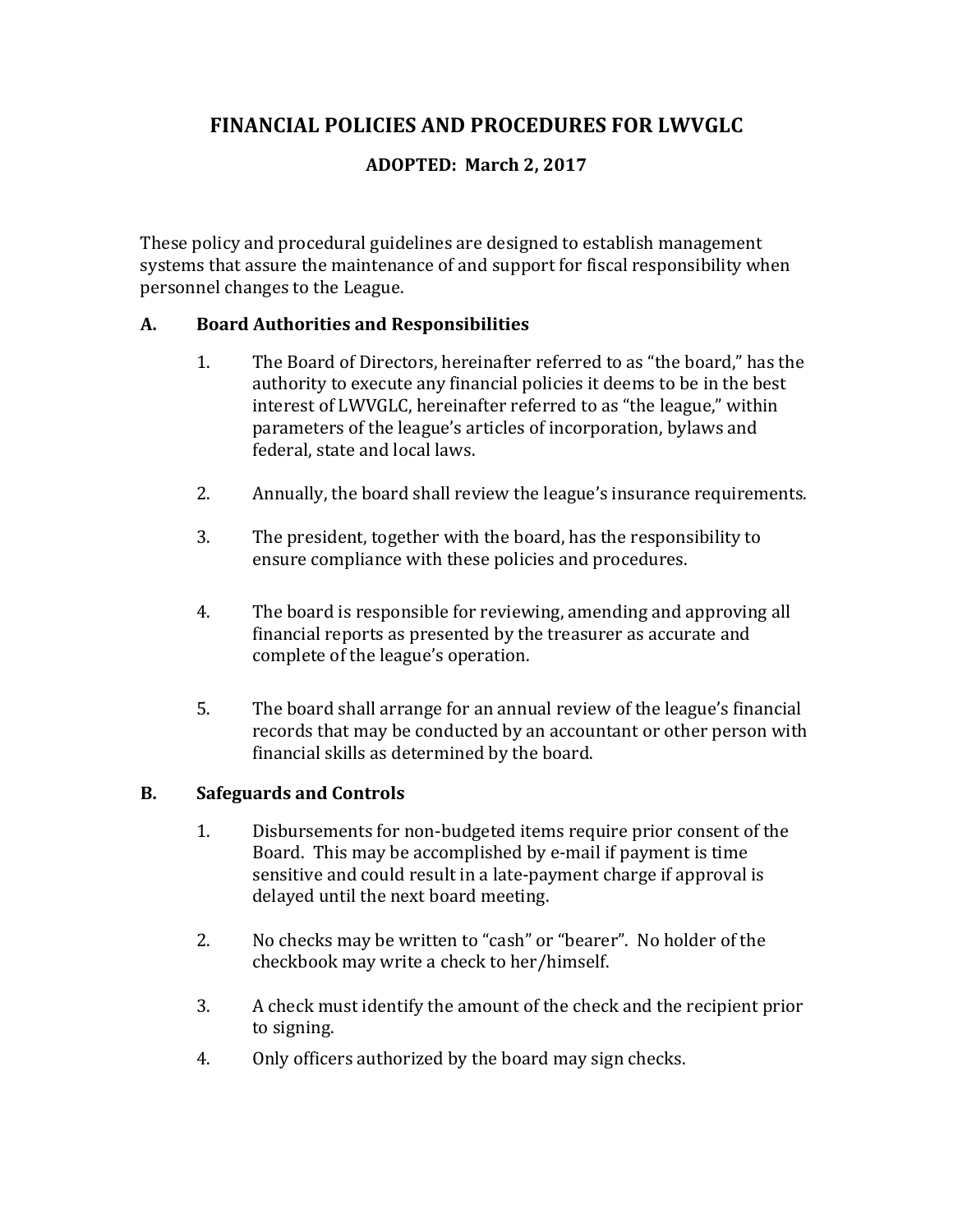## **C. Treasurer Financial Roles and Responsibilities**

- 1. The treasurer shall act as the Chief Financial Officer of the league, shall have the authority to manage the League's assets and shall keep records that provide documentation needed for the financial review.
- 2. The fiscal year for the league is from May 1 to April 30.
- 3. The treasurer shall:
	- Receive and disburse league funds
		- $\circ$  deposit incoming funds in the appropriate league bank accounts as designated by the board
		- $\circ$  deposit education funds with LWVUS
		- $\circ$  pay bills for approved budgeted expenses
		- $\circ$  pay per member (PMP) payments to state and national Leagues upon receipt of their invoices
		- $\circ$  maintain a positive cash flow in league accounts
		- $\circ$  advise the board on the appropriate uses of Education Funds
		- $\circ$  collaborate with the Membership Director to
			- maintain a current, accurate membership list
			- collect dues and donations and to notify the Membership Director of new and renewing members
	- Maintain financial records and reports
		- $\circ$  prepare financial reports for monthly board meetings and the Annual Meeting showing actual revenues and expenses for each budget fund
		- o record transactions in an electronic or paper ledger
		- $\circ$  reconcile monthly bank statements with current record system
		- $\circ$  reconcile education fund statement when received from LWVUS
		- $\circ$  provide documents required for the annual financial reconciliation at the end of each fiscal year as arranged by the board  $(see A4)$
		- $\circ$  Open and close the ledger at the beginning and end of each fiscal year
		- $\circ$  Prepare documents required for tax purposes (IRS e-Postcard)

## **(See ACTIVITIES SCHEDULE FOR TREASURE in APPENDIX I)**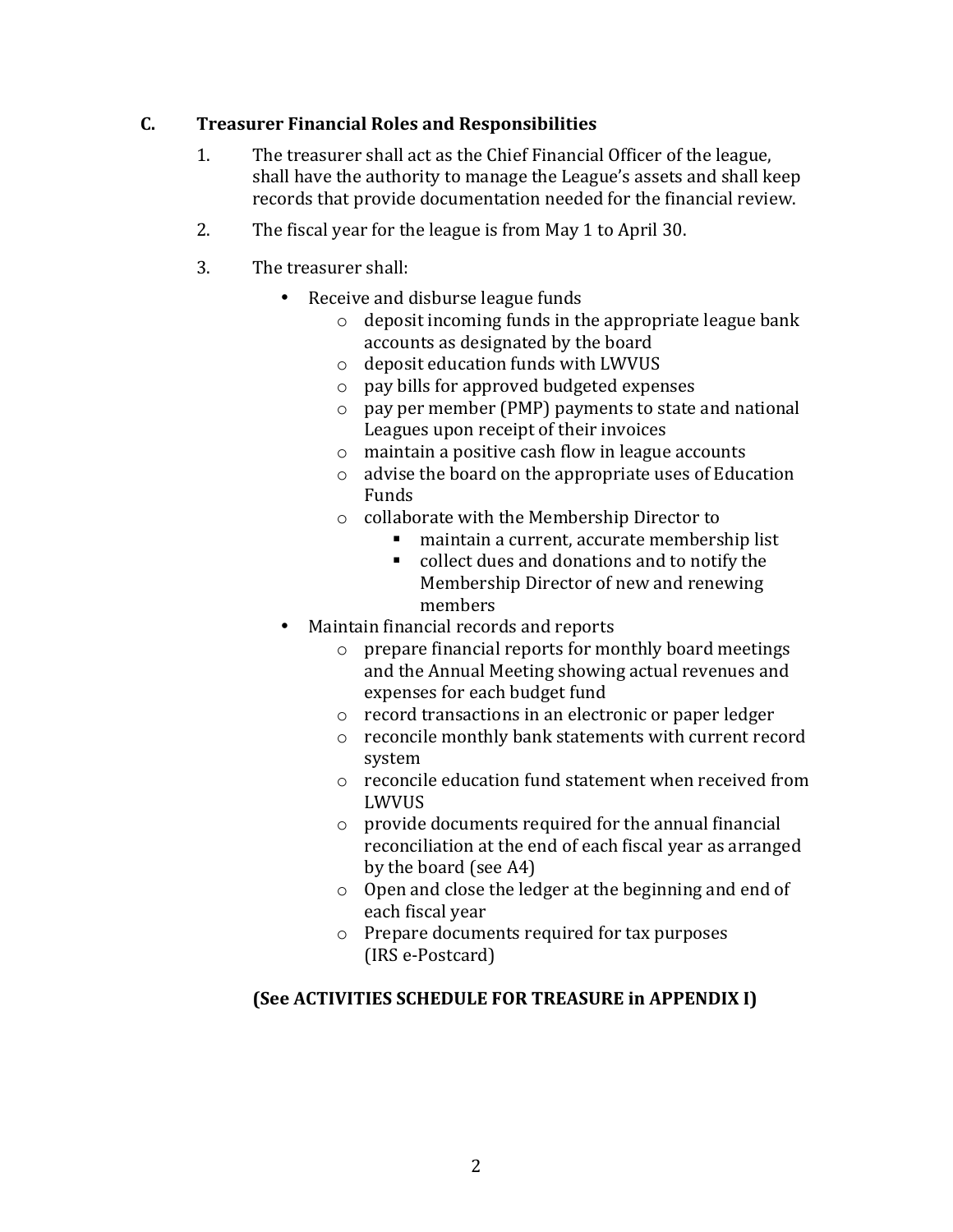## **D. Reimbursement of Expenses**

- 1. Establishment of Committee/Study Group Budgets
	- i. On-Going Committees and Study Groups
		- 1. By the March meeting of each year the chairs of on-going committees and study groups shall submit an estimate of their projected expenses for the upcoming League year (May  $1 -$ April 30) to the board
			- a. Examples: Copying and distribution of committee reports
			- b. Such fees shall not exceed \$100 per year
- 2. Vouchers
	- i. League members who incur expenditures on behalf of the league must complete a Reporting Financial Expenses form and submit it to the treasurer. The form must include
		- 1. Clearly stated use of the funds so the appropriate budget item can be determined by the treasurer
		- 2. Receipts supporting the claim. No reimbursement will be made without supporting receipts clearly identifying those items applying to a league expense
			- a. Board members are encouraged to submit vouchers even if they wish to donate the expense (check box on form) so the league may have an accurate data to prepare the next year's budget requirements
- 3. Travel
	- i. Officers and Chairs shall submit to the board a request for reimbursement for real expenses associated with attending approved league meetings
		- 1. One-Day Events
			- a. This may include registration fees and transportation.
		- 2. Multi-Day Events (excluding LWV National Convention)
			- i. Requests, generally not exceeding \$100/day must be submitted to the board for approval at least one month in advance.
- 4. Reimbursement requests must be submitted to the treasurer and approved by the board prior to the event and are subject to budget limitations.
	- i. Final expense reimbursement requests must be made on form "Reporting Financial Expenses," (available on the League's website: www.lwvglc.org or through the Treasurer) complete with receipts and in accordance with budgets established in D1, above, and will in no case exceed the amount approved by the board prior to the event.
- 5. In-Kind contributions shall be reported on the same reporting form
- 6. Expenses shall be charged to the appropriate budget line item. In-kind contributions will be noted in thee revenue section of the Budget as Inkind contributions.